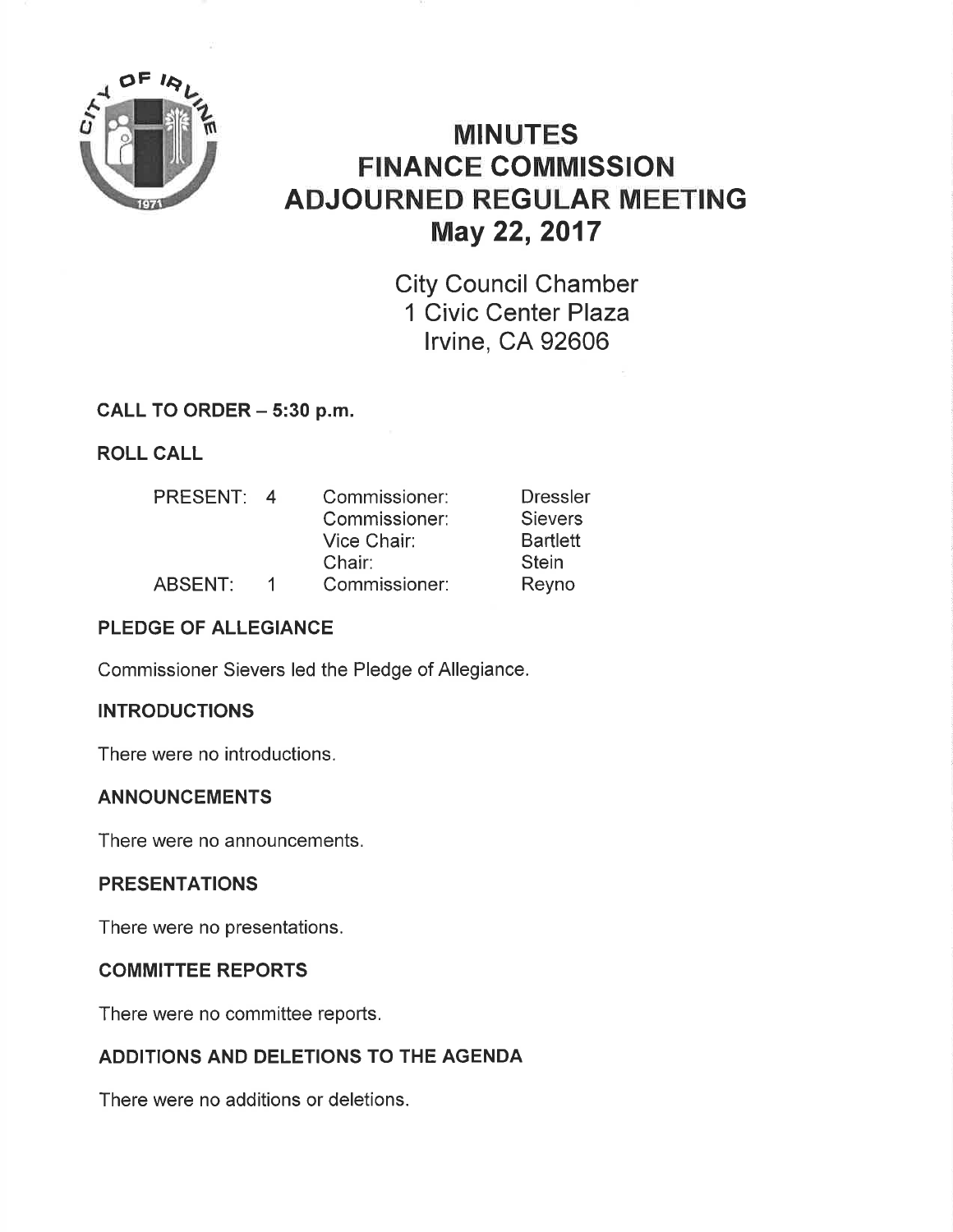#### PUBLIC COMMENTS

There were no public comments

#### COMMISSION BUSINESS

#### 1. MINUTES

# AGTION: Moved by Commissioner Dressler, seconded by Vice Ghair Bartlett, and unanimously carried by those members present, to:

Approve the minutes of a regular meeting of the Finance Commission held on May 15,2017.

#### 2. TREASURER'S REPORT FOR THE QUARTER ENDED MARCH 31,2017

Don Collins, City Treasurer, presented the report and answered questions. Kristin Griffith, Director of Financial Services was also present and answered questions.

Commission discussion included: deciding and determining portfolio structure; and the source of funds comprising the lrvine Pooled lnvestment Portfolio.

# ACTION: Moved by Vice Chair Bartlett, seconded by Gommissioner Dressler, and unanimously carried by those members present, to:

Recommend that the City Council receive and file the Treasurer's Report for the quarter ended March 31,2017.

#### 3. FISCAL YEAR 2017.18 BUDGET

#### ORANGE COUNTY GREAT PARK PRESENTATION

Pete Carmichael, Director of Orange County Great Park, presented the Orange County Great Park Budget for 2017-18 and answered questions. Kim Mahon, Management Analyst, and Steve Torelli, Management Analyst, were also present and answered questions. Chris Koster, Manager of Great Park Planning & Development, was also present.

Commission discussion included: the reduction in the lrvine Ranch Water District connection fee; the opportunity to increase revenue at the sports complex by utilizing current Great Park assets; operating and maintaining the balloon including annually budgeting for maintenance and replacement; the branding and advertising value of the balloon; factoring minimum wage changes into contracts; an explanation of the funds set aside for future rehabilitation (RAMP) and how it is calculated; a breakdown of the balance in Fund 180; and maintaining the sports complex after its completion.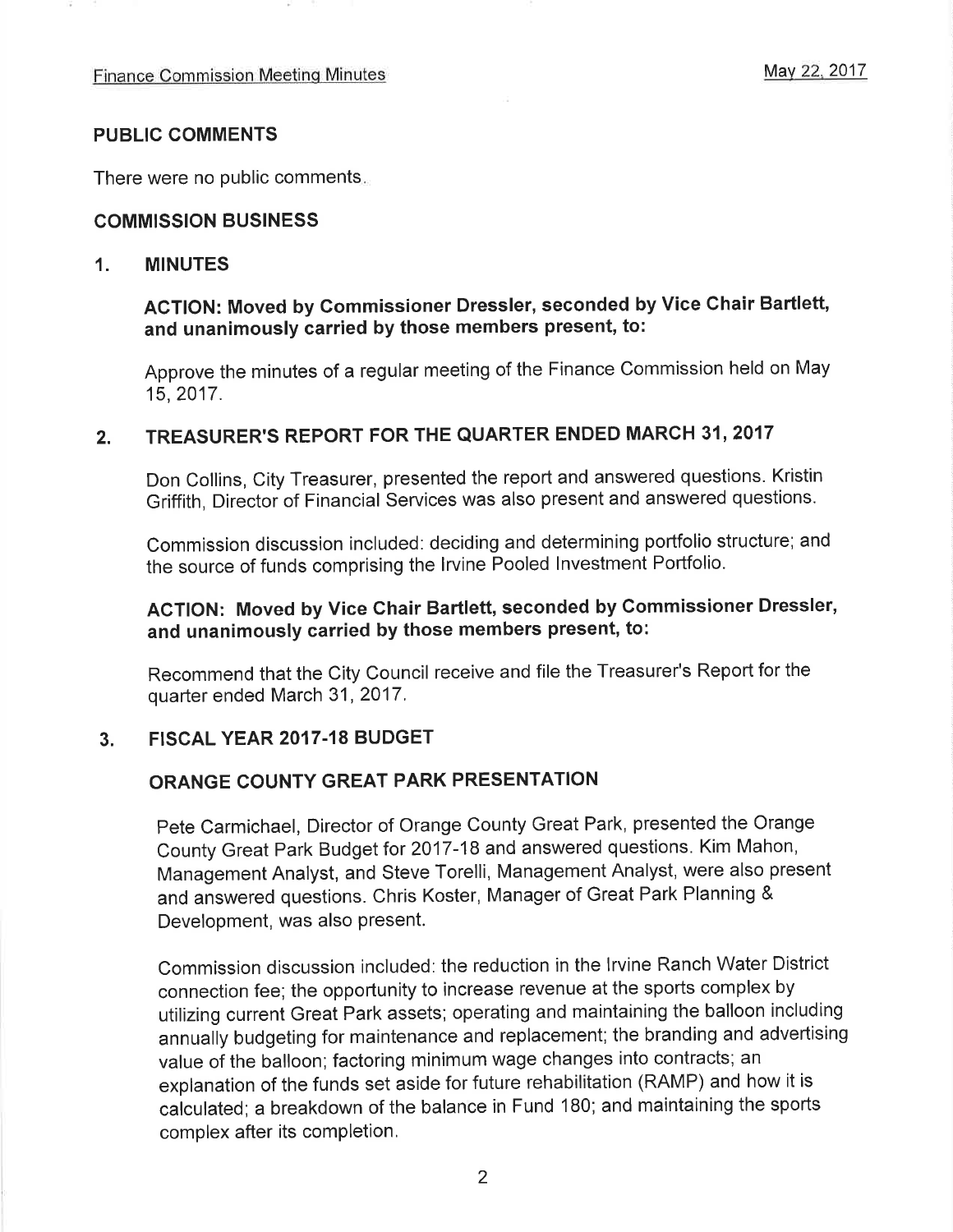#### ADMINISTRATIVE SERVICES PRESENTATION

Amy Roblyer, Senior Management Analyst, presented the Administrative Services Budget for 2017-18 and answered questions. Kristin Griffith, Director of Financial Services, Jimmee Medina, Manager of Human Resources, Khaled Tawfik, Manager of Technology and lnnovation, and Teri Washle, Finance Officer were also present and answered questions.

Commission discussion included: an explanation of the City's educational reimbursement program; an evaluation of the effectiveness and participation in City wellness programs; safety program incentives to encourage participation and reduce accidents; implementing the My Great ldea program; implementing training and incentive programs to invest in employees' and increase Return on lnvestment; accounting and accrual of cost liability for Fund 003 (compensated absences) ; the City's employee turnover rate; and the reasons for increased technology budget projections and the Return on lnvestment.

# 4. STRATEGIC TECHNOLOGY PLAN 2017.2022

Khaled Tawfik, Manager of Technology and lnnovation, presented the Strategic Technology Fund 2017-2022 and answered questions. Amy Roblyer, Senior Management Analyst, was also present and answered questions.

Commission discussion included: demonstrating a measurable financial value for technology improvements and upgrades; transitioning to cloud services; concern over the growth rate and S-year forecasted technology costs; using productivity and innovation to enhance the strategic plan; opportunity to use survey's to measure internal or resident satisfaction and progress; the reason for replacing the Eden permit system; renaming the Wireless lnfrastructure Study to reflect a more accurate description; use of innovation funds for software upgrades and enhancements; and evaluating the Strategic Technology Plan to identify areas to reduce expenditures.

# ACTION: Moved by Commissioner Dressler, seconded by Commissioner Sievers, and unanimously carried by those members present, to:

Recommend that the City Council receive and file the Strategic Technology Plan 2017-2022.

#### FISCAL YEAR 2017.18 BUDGET DELIBERATIONS AND RECOMMENDATIONS BY THE FINANCE COMMISSION 5

Commission discussion included: Public Safety traffic collision statistics; including a stress test scenario in the Strategic Business Plan; forecasting sales tax revenues; the recording of transfers in to the General Fund; Civic Center facility improvements and separating maintenance and repair from ongoing operations; the reason for the rent reduction in Fund 580; providing alternatives to using one-time use funds;